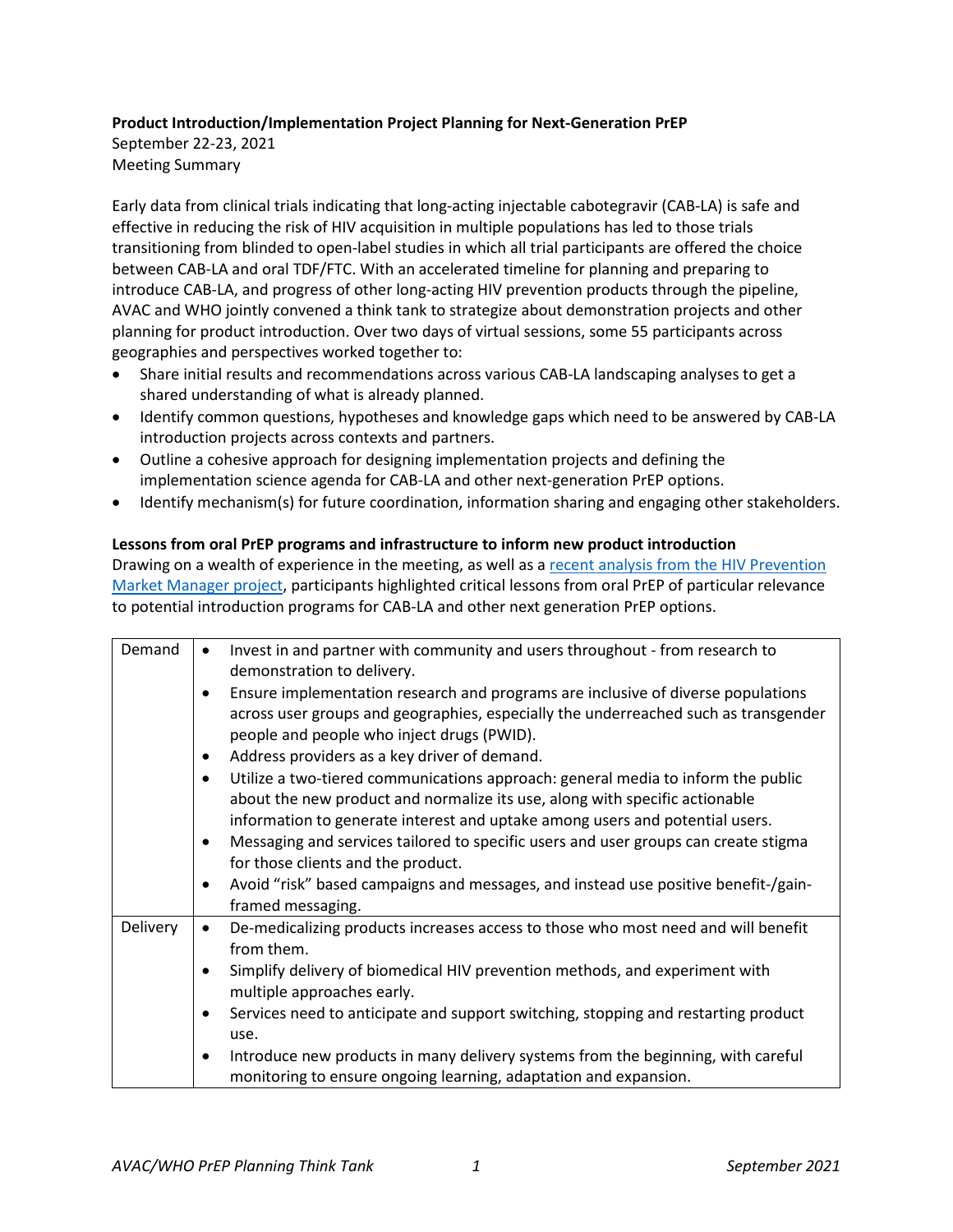| Data | Monitoring and evaluation approaches do not reflect real service or user experiences,  |
|------|----------------------------------------------------------------------------------------|
|      | including cycling on and off PrEP, switching, and daily vs. event driven use.          |
|      | Information on cost and cost-effectiveness is critical for government decision-making. |
|      | Limited coordination among PrEP demonstration projects led to challenges in            |
|      | comparing or aggregating data, some duplication and overlap, and key gaps.             |

# **Insights from landscape analyses and ViiV's plans**

Landscape analyses conducted in Kenya, Malawi and Zimbabwe explored key topics for introducing HIV prevention products including CAB-LA: health system readiness, preferred platforms for service delivery, understanding and reaching specific geographies and populations, structural barriers, supply chain and logistics, and a range of other factors. These and other country-specific analyses are an important resource to highlight critical questions and guide project design for implementation research and demonstration projects in these countries.

ViiV, the manufacturer of CAB-LA, outlined how it is working toward product introduction, including:

- Its strategy focuses on women of reproductive age while being supportive of access for other key populations.
- A rolling regulatory submission to the US FDA is in process for expedited review in January 2022. Filings in countries that participated in the HPTN 083 and 084 clinical trials have been initiated but not completed.
- ViiV has a dedicated implementation science team that can review and collaborate on proposed implementation research efforts. Its initial strategy will focus on providing CAB-LA in existing HIV prevention programs.
- ViiV is committed to a non-profit price for low-income countries with specifics in negotiation.
- It is working to strengthen and extend relationships with a variety of stakeholders, including partnerships with HIV prevention advocates and civil society.

### **Demonstration Project Planning**

In small group discussions participants applied lessons from oral PrEP and a wide range of expertise and experience to insights for robust, strategic, and informative demonstration and introduction projects.

| Population | Generate information for implementation among diverse populations and<br>٠<br>geographies, looking especially beyond AGYW in SSA, the focus of many PrEP<br>programs to date. Explore concerns, questions, service preferences and other<br>issues through demonstration projects when feasible or other research and<br>community-based approaches. |
|------------|------------------------------------------------------------------------------------------------------------------------------------------------------------------------------------------------------------------------------------------------------------------------------------------------------------------------------------------------------|
|            | Ensure that all regions and "missing populations" such as people who inject drugs<br>$\bullet$<br>and sex workers are included in some aspect of this research.                                                                                                                                                                                      |
|            | Balance messaging and services tailored to specific users and user groups with<br>$\bullet$<br>normalizing use and avoiding stigma.                                                                                                                                                                                                                  |
|            | Define potential users and user groups by behaviors rather than risk. Reframe CAB-<br>$\bullet$<br>$LA$ – and other products – affirmatively by stressing their benefits rather than "risk"<br>reduction" or the product's limitations.                                                                                                              |
|            | Ensure that messages and delivery systems for pregnant and breastfeeding women<br>$\bullet$<br>are clear early on, even if the product is not available.                                                                                                                                                                                             |
| Demand     | Invest in robust partnerships with community and users early and continuously,<br>$\bullet$<br>using multiple approaches - advisory groups, meetings, media, materials, online.                                                                                                                                                                      |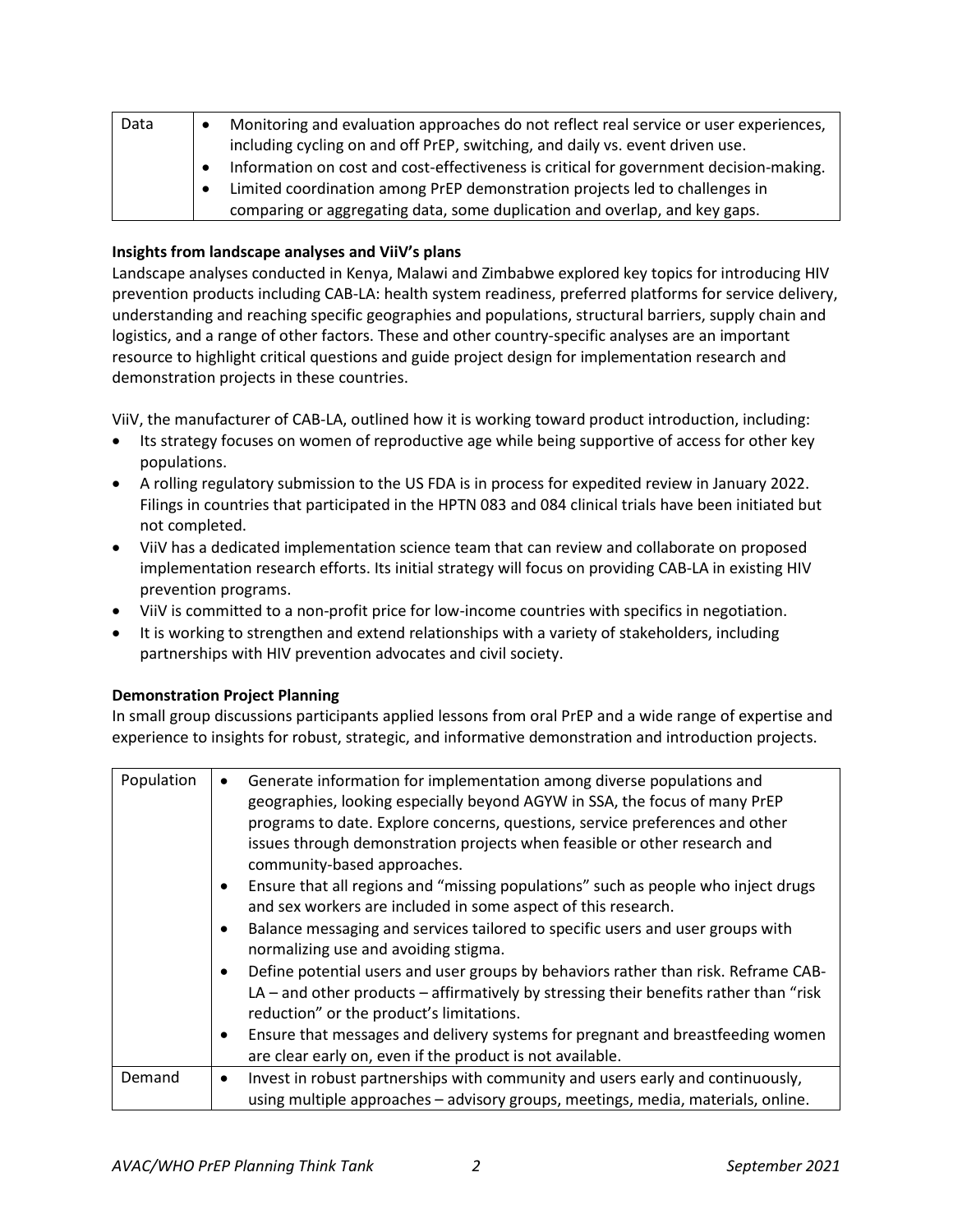|          | Involve civil society from the beginning as experts in designing services,                     |
|----------|------------------------------------------------------------------------------------------------|
|          | communications strategies and materials, and outreach.                                         |
|          | Explore messages and strategies for a two-prong communication approach with                    |
|          | general media to create awareness and normalize use, and specific information                  |
|          | aimed at potential users and prioritized populations.                                          |
|          | Invest in "demand generation" among a range of actors: donors, government<br>٠                 |
|          | policymakers, providers, and influencers in addition to potential clients.                     |
|          | Acknowledge potential for confusion and ensure that messaging clarifies<br>$\bullet$           |
|          | differences between vaccines and "injectable PrEP", especially given emerging                  |
|          | challenges of misinformation and confidence in the current COVID-19 environment.               |
|          | Ensure that messaging emphasizes HIV prevention choice and does not play one<br>٠              |
|          | PrEP product against another.                                                                  |
| Delivery | Design demonstration projects to explore and anticipate a range of models and<br>$\bullet$     |
|          | approaches such as integration with other services, community providers, peer                  |
|          | counseling and pharmacies. Experiment with models for delivering CAB-LA more                   |
|          | simply from the outset as it can be challenging to de-medicalize delivery once the             |
|          | norm of a medical framework is established. This de-medicalization will look                   |
|          | different for different products, and demonstration projects should explore what               |
|          | elements of care can be provided in less medical settings.                                     |
|          | Locate projects within existing services for HIV prevention, family planning, primary<br>٠     |
|          | health care and others to explore how people choose and potentially switch among               |
|          | different options like oral PrEP, CAB-LA, ring, and condoms.                                   |
|          | Draw on lessons and examples from a range of health services and systems beyond<br>$\bullet$   |
|          | PrEP. For example, contraceptive programs have long experience with offering                   |
|          | clients a choice of methods and in managing switching and "discontinuation", and               |
|          | injectable contraception has clear parallels with CAB-LA.                                      |
|          | Plan demonstration projects that more closely mirror service delivery rather than<br>$\bullet$ |
|          | clinical research to better inform program planning, implementation and scale up.              |
|          | Explore and determine a specific, feasible, affordable protocol for testing for<br>$\bullet$   |
|          | initiation and continuation, including the implications for service delivery options.          |
| Data     | Include specific outcome measures that explore how people choose among<br>$\bullet$            |
|          | different prevention options, as well as patterns of starting/stopping and switching,          |
|          | and their reasons for doing so. Anticipate how these can inform agile M&E systems              |
|          | and indicators that can accurately monitor use patterns in programs.                           |
|          | Support effective drug resistance monitoring systems for PrEP.<br>$\bullet$                    |
|          | Develop an evidence base and clear strategy to actively cultivate interest and                 |
|          | address questions from governments that may have limited capacity for and                      |
|          | interest in investing in new products, including cost and cost-effectiveness.                  |
|          | Coordinate and share information among demonstration projects to ensure they<br>٠              |
|          | are strategic, efficient, and complementary, and that select agreed indicators can             |
|          | be compared and aggregated across projects.                                                    |

# **Follow up/Next Steps**

# **Implementation research/demonstration projects**

• Design and fund specific implementation research/demonstration projects in diverse geographics and populations.